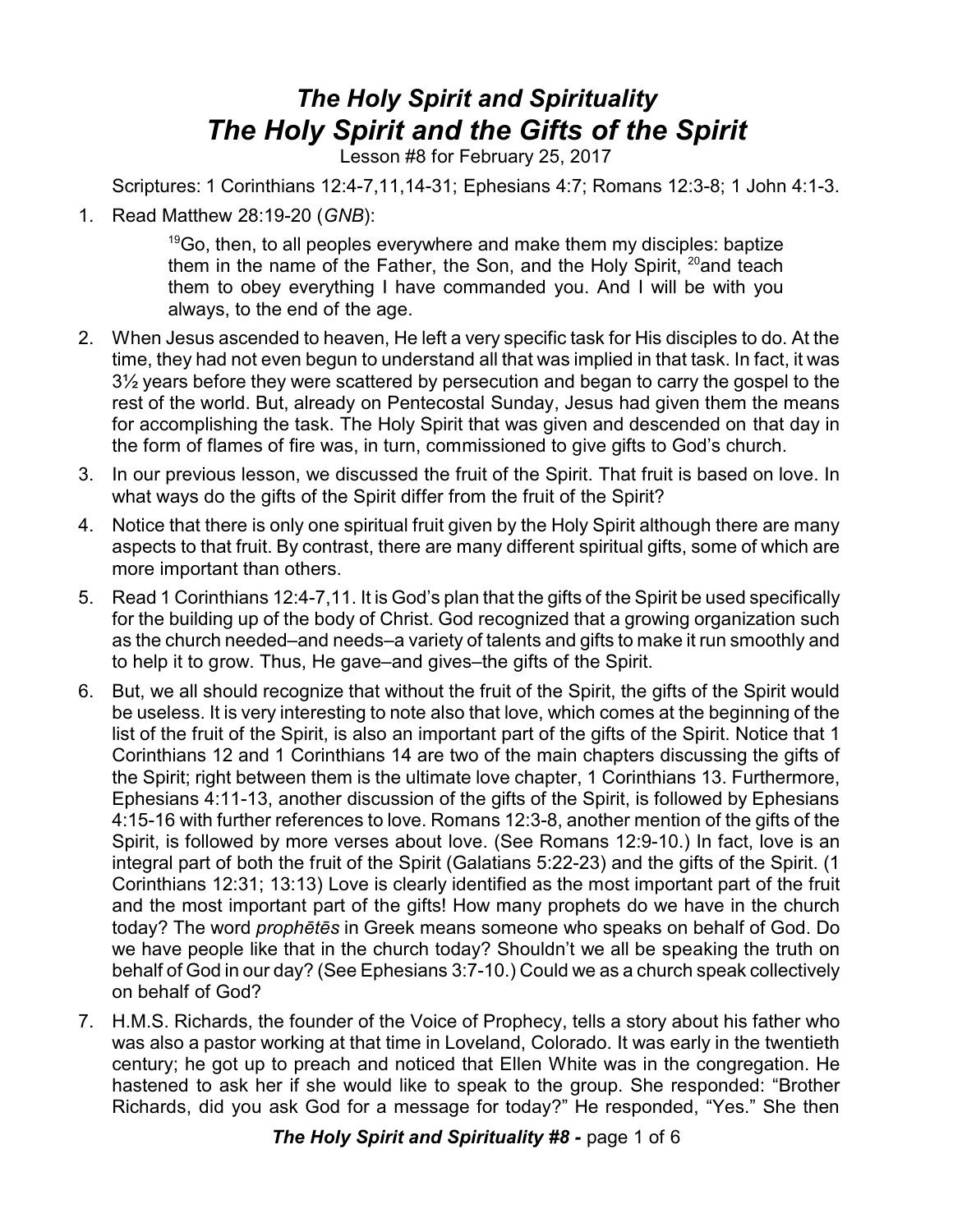asked, "Did He give you one?" Again, he responded, "Yes." And she said, "Did you pray over it?" And again, he said, "Yes." Whereupon, she said, "Then, I want to hear it!"

- 8. Who is in charge of the gifts of the Spirit? Who gives them to whomever He wills? The Holy Spirit is the Giver of the gifts of the Spirit. God assures us that each member of the church has been given at least one gift. (Ephesians 4:7)
- 9. If the Holy Spirit is given by Jesus to carry on the work of Jesus after the ascension, wouldn't that work involve Jesus? Jesus promised to give us the greatest possible Gift after His departure. The Holy Spirit has been given to bless the church until the second coming of Christ. One of the very important ways that He does that is by giving those gifts of the Spirit.
- 10. As we look around in the world, we must recognize that different people have different natural abilities. What is the relationship between those natural, innate abilities, sometimes called talents, and spiritual gifts? The gifts are the ways that we express God's love. It is true that God sometimes picks out people with natural talents and gifts them to use those talents for the building up of the church. Spiritual gifts are very specifically for that purpose.
- 11. Read 1 Corinthians 12:14-31. Just as each part of the body is needed, so all the different gifts are needed. How are the gifts of the Spirit to be distributed? The gifts need to be used for the benefit of the entire church. Thus, not every person is to be given the same gift. Just as different parts of the body serve different functions but they all must work together for the benefit of the body, so the different gifts are to be used by different members of the church so as to bless all.
- 12. Do you recognize the spiritual gifts that have been given to some members of your church? Do you recognize the spiritual gift(s) that you, yourself, have been given?
- 13. There are widely different views about the purpose of spiritual gifts. According to the Bible, spiritual gifts are given for service, not for personal sanctification. They are not some kind of identification mark of super-saints or for the entertainment of the organization. Furthermore, they are not given to fulfill our own spiritual needs or to prove that we are a member of the church. Such a view of the gifts of the Holy Spirit would suggest that the gifts are more *Christian-centered* than they are *Christ-centered*. What is your view of the spiritual gifts? Do they focus more on Christians? Or, more on God?
- 14. The Holy Spirit interacts with human beings at a number of different levels:

1) He keeps us alive physically–every beat of the heart and every molecular reaction. (Acts 17:25,28)

- 2) He woos sinners, encouraging them to become followers of Jesus.
- 3) He convicts and converts those who respond.
- 4) He gives spiritual gifts to those who are prepared to receive Him and work to reach out to others.
- 15. It is very important for us to recognize that spiritual gifts are given for the furtherance of the unity of the church and building up of the church. (See Ephesians 4:11-16 and 1 Peter 4:10-11.) Spiritual gifts are ways individuals have of contributing to the good of the entire organization.
- 16. If a small group of Seventh-day Adventists were filled with the fruit of the Spirit and each exercised one or more of the gifts of the Spirit, forgetting about their individual or selfish

**The Holy Spirit and Spirituality #8 - page 2 of 6**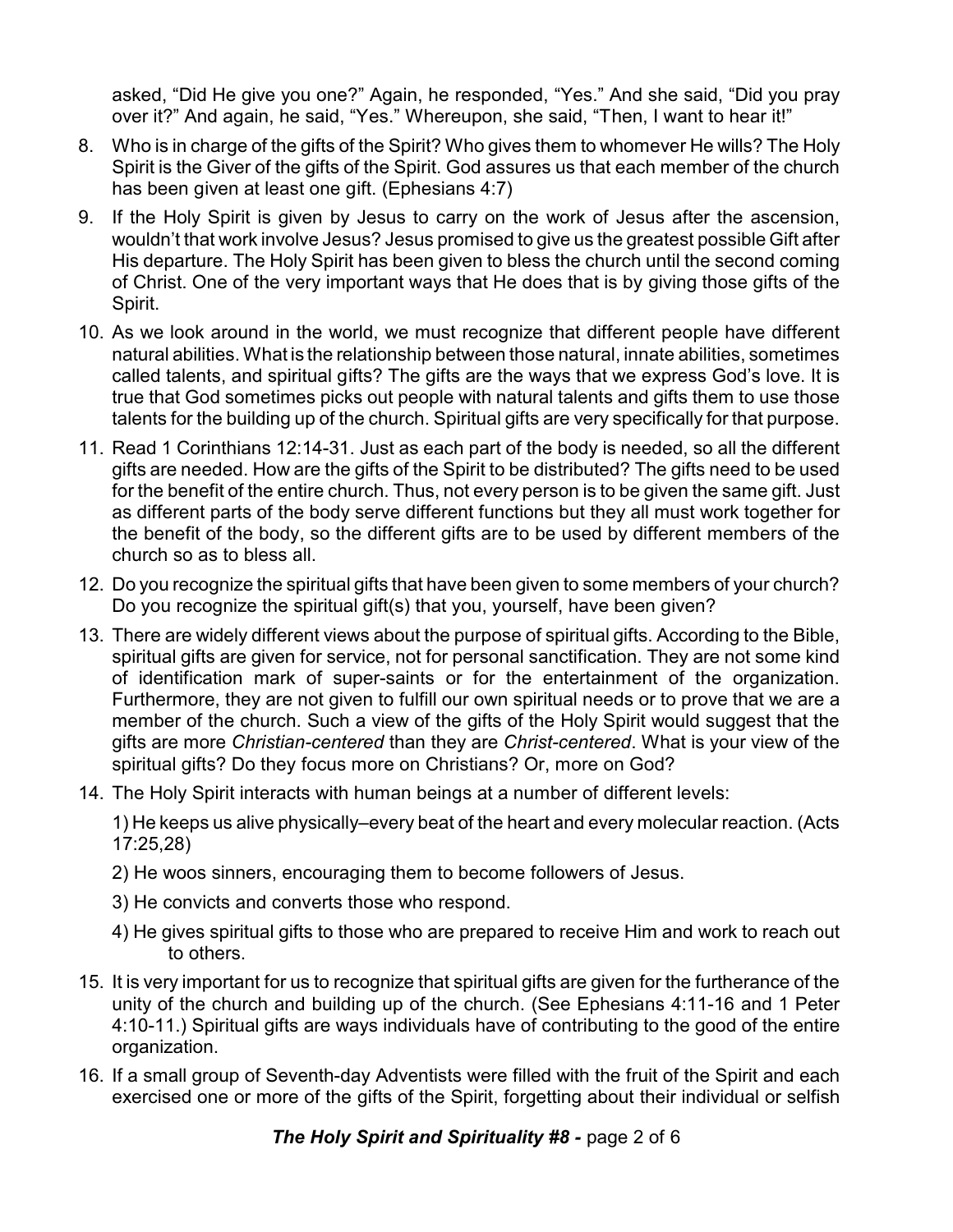ambitions and working together as a united whole for the benefit of the group and for their community, what do you think the result would be?

- 17. Read 1 Corinthians 14:1; compare that with the several different lists of spiritual gifts given in 1 Corinthians 12:7-11,27-31; Romans 12:3-8; and Ephesians 4:11-12. How would you know if a pastor is speaking and acting God's love? If s/he is not speaking according to Scripture, it is not a message from God. Remember that we have not been given the job of judging other people. But, we must practice our skills at judging whether that person is telling us the truth. We must judge his/her message.
- 18. There are some Christians who think that the spiritual gifts mentioned in the New Testament were restricted to the times of Jesus and the apostles. Thus, according to that view, today, the Holy Spirit would not be giving any spiritual gifts to His people. Sometimes, they use 1 Corinthians 13:10 in support of their views because Paul said: "When the perfect comes, the partial will be done away." (*NASB*) So, it is true that there will be a time when the gifts will cease; but, that will not come until, as 1 Corinthians 13 suggests, we no longer see through a glass darkly but face-to-face when Jesus comes again. Surely, we must recognize that the church still needs all the help it can get to grow and prosper. So, why shouldn't the Holy Spirit continue to give His gifts? We need each other to "bounce" our ideas off so that we do not get carried away with some crazy notion.
- 19. In this series of lessons, we have not yet discussed the latter rain. But, considering the situation and what we know from Scripture, doesn't it seem likely that the outpouring of the latter rain will be more extensive and more powerful than its first beginnings in the early rain? In the Middle East, the "latter rains" are consistently heavier than the "former rains."
- 20. In considering the role of gifts in the church, we must remember that 1 Corinthians 12:10; 14:29; and 1 John 4:1-3 tell us that every gift must be tested by Scripture. So, how do you see the spiritual gifts being manifested and tested in the church today? Don't these verses suggest that the gift of discernment is very important? How is the gift of discernment to be exercised? We have never been given the task of judging other people. However, we are given the task of judging carefully between the rightness or wrongness of what people may say or teach and believe.
- 21. We also know that Satan will exercise false gifts especially as the history of this world comes to an end. So, we must be very discerning (1 Corinthians 12:10) so as to carefully detect any demonic power seeking to mislead the church in false teachings, false prophecy, lying visions, counterfeit tongue-speaking, occult healing powers, misleading signs and wonders, etc. as mentioned in Scripture. Counterfeits are going to be very dangerous in the final days of this earth's history and, yet, may be difficult to discern.
- 22. There are certain Christian groups that place special emphasis on certain gifts as being essential for each person's spiritual growth. Often, the emphasis is placed on speaking in unknown tongues. Most people in those groups do not believe that a person is a real Christian unless s/he can speak in tongues.
- 23. Our only safety in discerning between the true and the false will be a good knowledge of the Scriptures. Remember that the greatest gift of the Holy Spirit has been and will always be the Bible. Thus, each person's gift is to be judged by the Word of God.

The man who makes the working of miracles the test of his faith will find that Satan can, through a species of deceptions, perform wonders that will appear to be genuine miracles (*Manuscript 43*, 1907).... Let not the days

*The Holy Spirit and Spirituality #8 -* page 3 of 6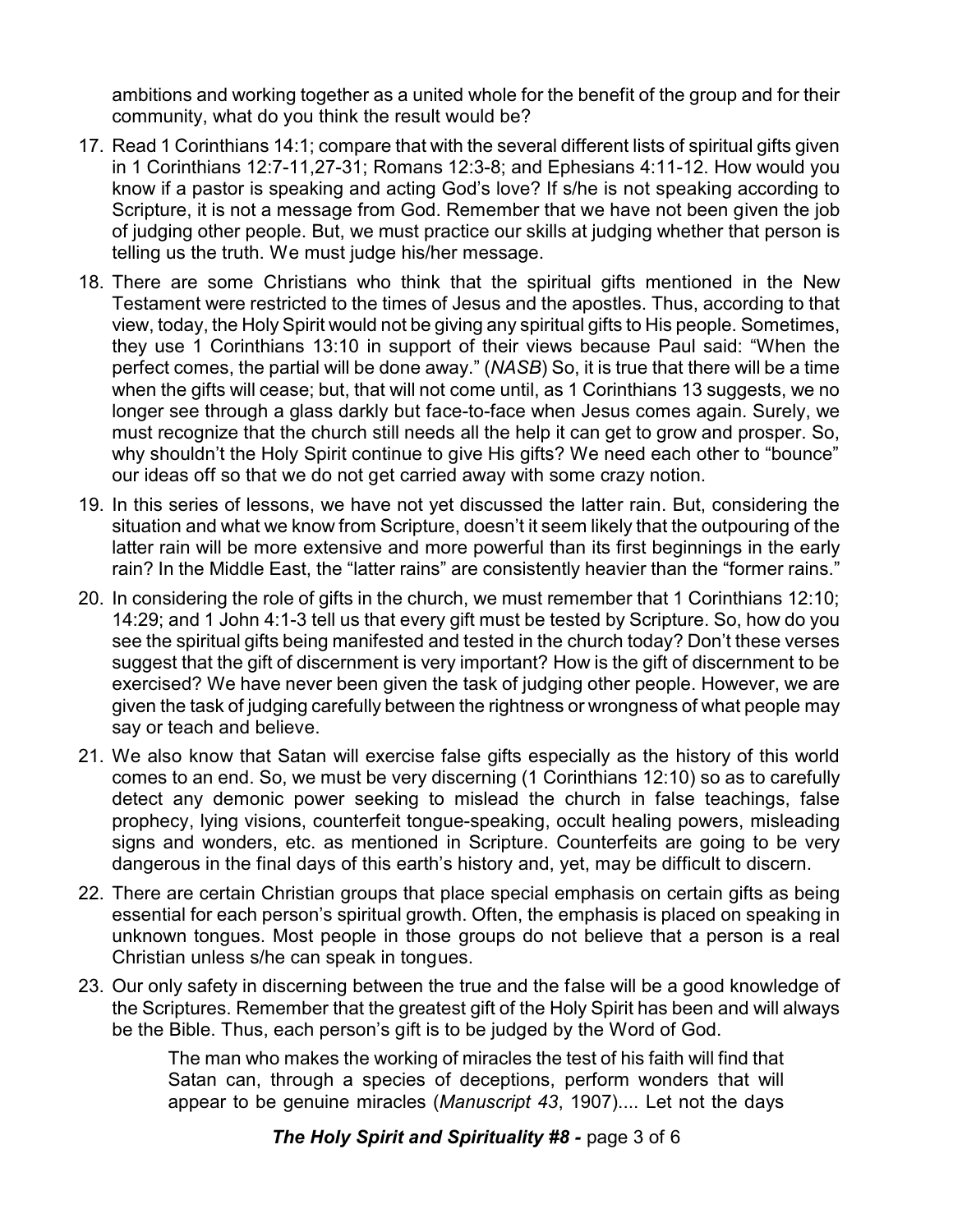pass by and precious opportunities be lost of seeking the Lord with all the heart and mind and soul. If we accept not the truth in the love of it, we may be among the number who will see the miracles wrought by Satan in these last days, and believe them. Many strange things will appear as wonderful miracles, which should be regarded as deceptions manufactured by the father of lies (Letter 136, 1906).... Men under the influence of evil spirits will work miracles. (Letter 259, 1903)—Ellen G. White, *Selected Messages*, book 2, 52.4-53.2; compare *Mar* 156.3-6; *NL* 47.2-48.2.

- 24. If in fact the Holy Spirit is continuing to give spiritual gifts to His children, why don't we see miraculous healings today as occurred in biblical times? Ellen White suggested that the greatest miracle of all is when someone becomes a Christian. First of all, we need to recognize that there are miracles taking place even in our day. In our last lesson, we mentioned the book *One Miracle After Another* as one example. Secondly, while there were times of great miracles noted in the Bible such as at the time of the exodus from Egypt and the wilderness wanderings, at the times of Elijah and Elisha, and at the times of Jesus and the disciples, Satan is just waiting for an opportunity to duplicate as far as possible any miracle which God gives us the power to perform. Remember what happened with Moses and Aaron before Pharaoh.
- 25. Ellen White commented:

**The way in which Christ worked was to preach the Word, and to relieve suffering by miraculous works of healing. But I am instructed that we cannot now work in this way, for Satan will exercise his power by working miracles.** God's servants today could not work by means of miracles, because spurious works of healing, claiming to be divine, will be wrought. For this reason the Lord has marked out a way in which His people are to carry forward a work of physical healing, combined with the teaching of the Word. Sanitariums are to be established, and with these institutions are to be connected workers who will carry forward genuine medical missionary work. Thus a guarding influence is thrown around those who come to the sanitariums for treatment.—*Medical Ministry* 14.2-3; *Selected Messages*, book 2, 54.2-3; compare *LDE* 169.2-3; *1NL* 105.4-5. [Bold type is added.]

- 26. Look around at your Sabbath school class or church group. Do you see people using their spiritual gifts for the benefit of the entire organization? Do you see some members trying to use their gifts to exalt themselves? Are we even looking for spiritual gifts today?
- 27. How can we be more sensitive to the work of the Holy Spirit as He seeks to impart spiritual gifts to each one of us? Do we need the Holy Spirit to continue blessing us as we seek to use the gifts He has given us?
- 28. Have you recognized your spiritual gift or gifts? Will the Holy Spirit help us to recognize our spiritual gifts if we are not seeking ways to reach out and benefit other people?
- 29. If we do not feel that we have been given any spiritual gift and we become jealous of some others who seem to have spiritual gifts, are we suggesting that God does not know what is best for the church? It is the Holy Spirit who decides what gifts are to be given to each member. We need to humbly ask for His guidance in showing us what gift(s) He has given us and how we can use them for the best benefit of the group. Could we help each other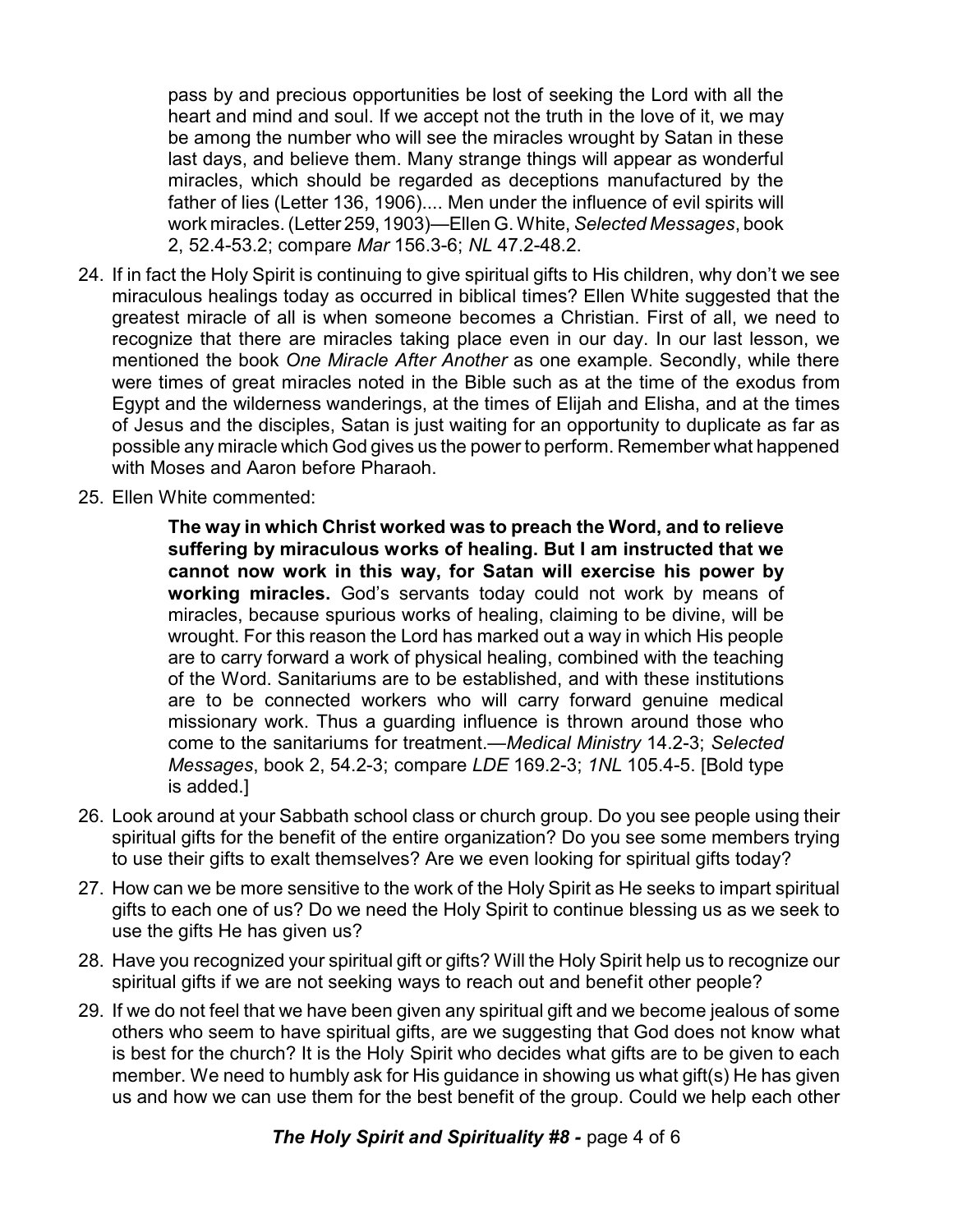to recognize each other's gifts? Would it be helpful for each member of the class to pray privately that the various gifts within the group are better manifested?

- 30. Review 1 Corinthians 12:27-28; Romans 12:6-8; and Ephesians 4:11-13. If you were given permission to choose whichever gift you would like, which would you choose? Why would you choose that particular gift?
- 31. Have you considered the possibility that you might be a recipient of the gift of helps? Who among us has the gift of healing? Might you have the gift of hospitality? What kind of people would have the gift of generosity? Do you have the gift of administration? What happens to a church in which some of the gifts seem to be missing? Isn't every gift essential?
- 32. It is interesting to note that in the biblical setting, the major discussion of spiritual gifts comes in 1 Corinthians 12 and 1 Corinthians 14. These chapters were addressed to a Corinthian church fraught with serious spiritual problems. Besides the problems that we know about such as jealousy, envy, and strife among members, (1 Corinthians 3:3-4) immorality in the church, (1 Corinthians 5:1) and church members threatening to take other church members to civil court to solve their problems, (1 Corinthians 6:1) and even arguments over whether or not it was okay to eat meat that had been offered to idols, the church members in Corinth were apparently abusing their understanding of the Lord's Supper and misusing their spiritual gifts. (1 Corinthians 8,11,14) Why do you suppose it is in the context of such a church that spiritual gifts are most clearly described?
- 33. Let us review: 1) The sovereign God gives the gifts He chooses to give each one of us; we do not choose the gift(s) we want. 2) Each person is given at least one gift. 3) Every gift is for the purpose of building up the body of Christ, His church. Of course, that would also include reaching out in mission to the community.
- 34. Ellen White commented:

The present is our day of trust. To every person is committed some peculiar gift or talent which is to be used to advance the Redeemer's kingdom. All God's responsible agents, from the lowliest and most obscure to those in high positions in the church, are entrusted with the Lord's goods. It is not the minister alone who can work for the salvation of souls. Those who have the smallest gifts are not excused from using the very best gifts they have, and in so doing their talents will be increased. It is not safe to trifle with moral responsibilities nor to despise the day of small things. God's providence proportions His trusts according to the varied capabilities of the people. None should mourn because they cannot glorify God with talents which they never possessed and for which they are not responsible.—*Testimonies, vol. 4*, 618.2.

35. If each of us as church members could begin to use his/her spiritual gift(s) for the benefit of the entire church and then see the progress that would result, would it be easier for us to forget our selfish ambitions and praise God for what He is doing for the entire church? Are we prepared to commit our lives to Christ and thank Him for the gifts of the Spirit He has given us? Do we need to ask Him again to reveal those gifts? Have you tried exercising the gift(s) which you think you may have been given? Remember that when exercised, spiritual gifts grow and become more fully developed. The more we use them, the more efficient we will become in using them. The Bible and Ellen White suggest that

*The Holy Spirit and Spirituality #8 -* page 5 of 6